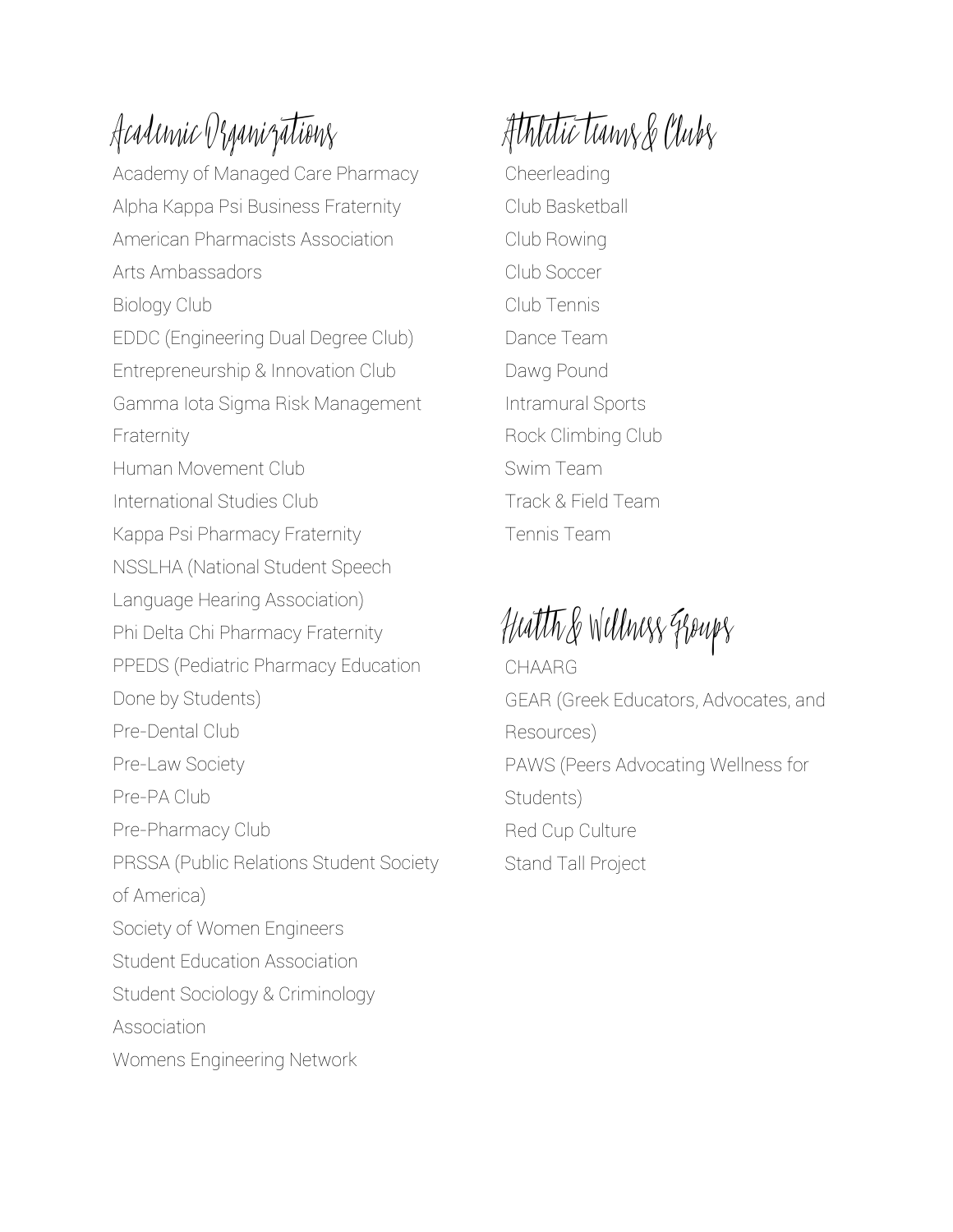#### Honor Societies

Alpha Lambda Delta Honor Society Blue Key Honor Society BUHP (Butler University Honors Program) Kappa Delta Pi Education Honor Society Lilly Endowment Scholars Club National Society of Collegiate Scholars Order of Omega Phi Eta Sigma Honor Society Phi Kappa Phi Liberal Arts Honor Society Student Honors Council

#### Leadership Education

AOC Team Builder Butler Student Ambassadors BUSF CCOM Engagement Committee Emerging Leaders Program Phi Lambda Sigma SABL (Scholars for the Advancement of Business Leadership) SGA Diversity & Inclusion Board SGA Finance Board SGA Marketing & Communications Board SGA Senate SGA Service & Philanthropy Board SGA Student Initiatives Board Student Orientation Guide Women in Business

## Performing Arts Organizations

Alpha Psi Omega Theater Fraternity Butler Athletic Bands Butler Ballet Butler Dance Club Butler Symphonic Band Butler Symphony Orchestra Butler University Choir Butler Wind Ensemble Freshley Brewed Womens Acapella Movement Exchange Sigma Rho Delta Dance Fraternity

## Special Tute

AD-renaline Advertising Club American Sign Language Club Butler Music Industry Association Butler Beat News Show College Democrats FABU (Fashion at Butler University) Manuscripts Magazine Staff **Odyssey** South Asian Student Association